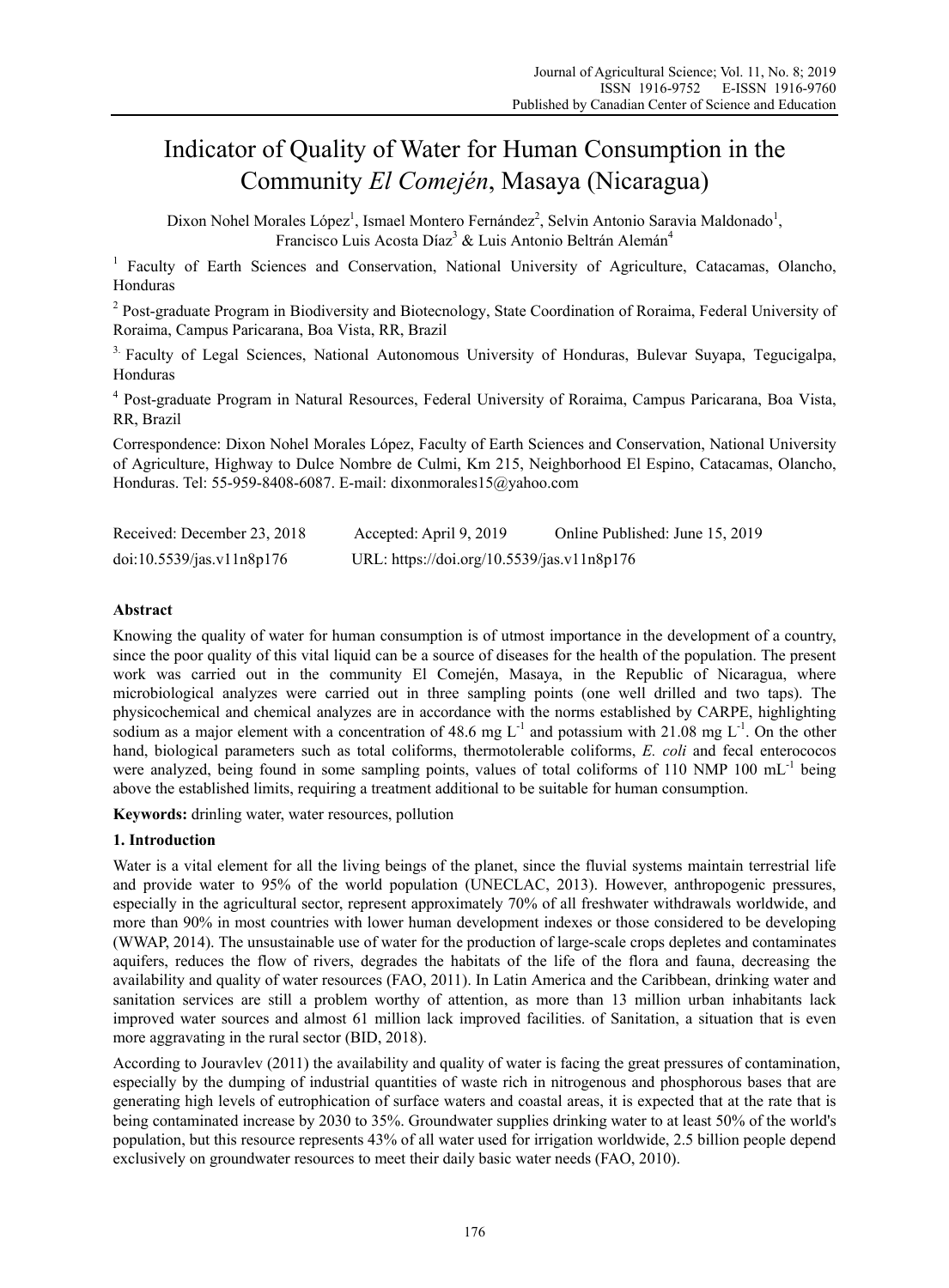According to Alexandros and Bruinsma (2012) to year 2050, agriculture will have to produce 60% more food globally, and 100% more in developing countries, so it becomes a strong threat to contamination for bodies of fresh water.

Given that in recent years there has been a large population growth, thus diversifying the uses of water, have generated unwanted environmental conditions, such as the growth of the number of solid waste and other anthropogenic activities that accelerate the degradation of quality of water, being a worrisome situation, since according to the United Nations World Report on Water Resources Development in 2017 in Latin America only 8% of wastewater is subjected to some type of treatment.

In Nicaragua, there is a regulation that regulates the quality control of drinking water, called the Regional Coordinating Committee of Drinking Water and Sanitation Institutions of Central America, Panama and the Dominican Republic (CAPRE), March 1994, where the methods of analysis are specified., as well as the frequency and number of samples needed to establish quality control and the evaluation of the different measurement parameters.

According to the UNDP (2012) in Nicaragua in the 2007-2011 period, poverty and inequality among Nicaraguans were significantly reduced; the level of water and sanitation is among the lowest in the region. About 85% have access to improved water sources and about 52% use improved sanitation facilities.

This study was carried out with the support of the Center for the Investigation in Aquatic Resources of Nicaragua of the National Autonomous University of Nicaragua (CIRA/UNAN) with the objective of determining the problematic of the quality of water for consumption and of basic sanitation in the community *El Comején*, Department of Masaya, Republic of Nicaragua.

### **2. Material and Methods**

#### *2.1 Local*

This work was carried out in the Republic of Nicaragua, specifically the community of El Comején, which is located at a distance of 10 km from the city of Masaya, limited to the North with Comején Uno, to the South with Las Flores, to the East with La Corteza and to the West with San José, this study was conducted under the coordination of the Aquatic Resources Research Center (CIRA) of the National Autonomous University of Nicaragua (Figure 1).

#### **Community of Comején**



Figure 1. Comején community, Nicaragua

#### *2.2 Sampli ing Points*

Different sampling points were determined: one in the well drilled to the Northeast of the community of El Comején, the second point in a tap located to the north of the beginning of the distribution network and the third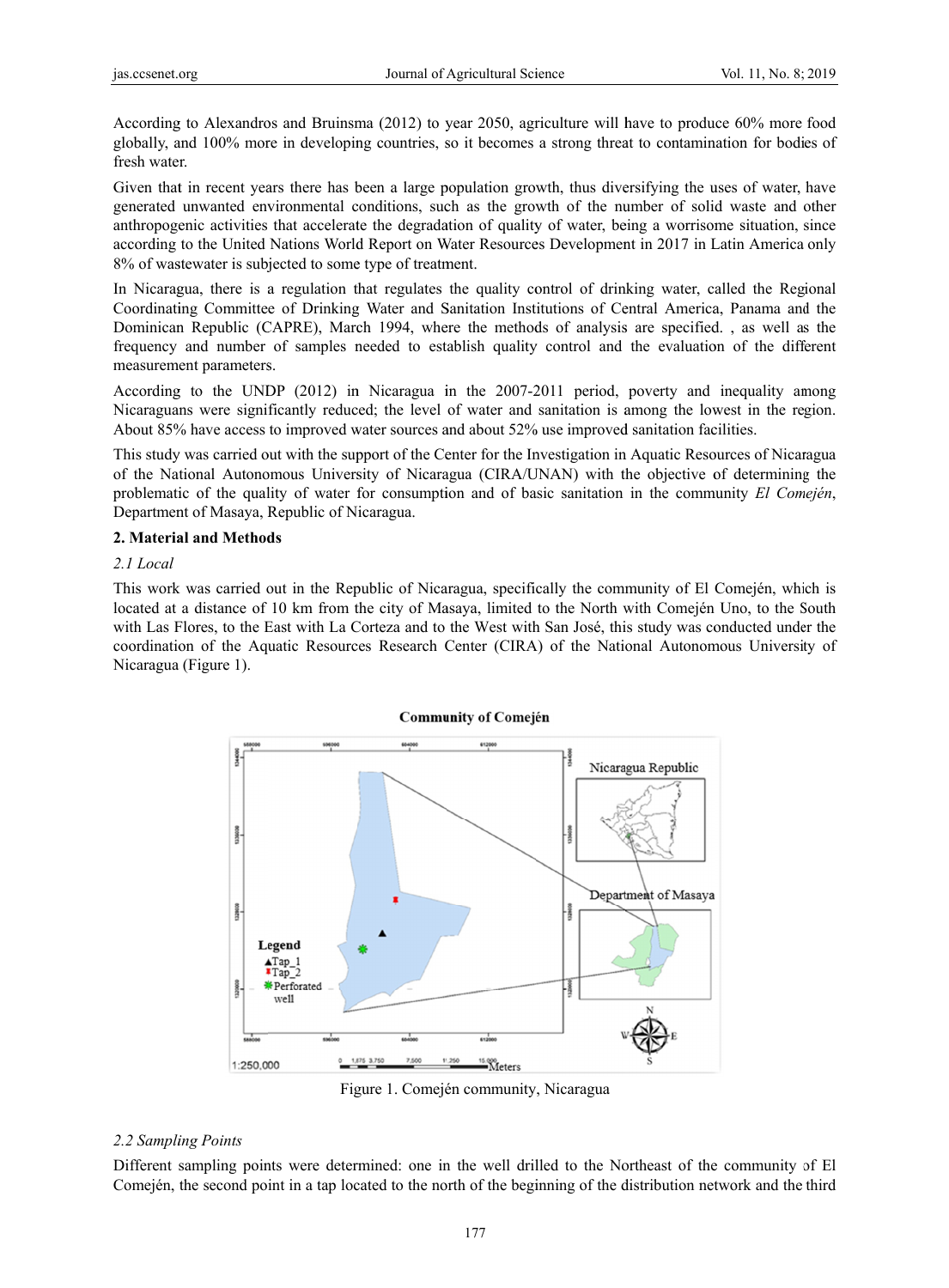sampling point in a tap that is in the final part in the southern part of the water distribution network of the project in the community of El Comején. The samples were taken, refrigerated and suitably conditioned in the absence of light until the time of analysis.

# *2.3 Parameters of Water Quality Indicators*

Physicochemical parameters (temperature, pH, conductivity, residual chlorine and turbidity) were measured at the three sampling points, as well as bacteriological parameters (total coliforms, thermotolerable coliforms, *Escherichia coli* and *Enterococci*). At the same time, chemical indicators were also determined in the well drilled (calcium, magnesium, sodium, potassium, chlorides, nitrites, nitrates, ammonium, iron, fluorides, dissolved silica, water hardness and alkalinity), all determined in accordance with the methodology described by Mâcedo (2005).

## **3. Results and Discussion**

## *3.1 Parameters of Water Quality Indicators*

In Table 1, the physical-chemical parameters of field monitoring are presented in the community of El Comején, Masaya in Nicaragua for the three points studied.

| pH              | $T(^{\circ}C)$ | Residual chlorine $(mg L-1)$ | Conductivity ( $\mu$ s cm <sup>-1</sup> ) | Turbidity (UTN) |
|-----------------|----------------|------------------------------|-------------------------------------------|-----------------|
| Perforated Well |                |                              |                                           |                 |
| 7.81            | 28.72          |                              | 425                                       | 0.38            |
| Tap 1           |                |                              |                                           |                 |
| 7.94            | 31.10          |                              | 409                                       | 0.50            |
| Tap 2           |                |                              |                                           |                 |
| 7.87            | 29.91          |                              | 417                                       | 0.44            |

Table 1. Physical-chemical parameters field in the community El Comején, Masaya-Nicaragua

The pH is important in the quality of water, since it controls both the balance of the chemical reactions that develop in the water and the biological activity that generally develops between values of pH 6-8 (De Souza, 2001), being the values of this work within those limits and within the recommendations (WHO, 1995). Electrical conductivity is a nonspecific property in water quality, but it gives us an idea of the total loads in solution as can be seen in Table 2, with the established parameters being higher than those recommended (WHO, 1995).

Finally, the importance of turbidity in water quality must be highlighted, since in human drinking water it protects human organisms from contamination and reflects the amount of materials, colors, minerals and organic matter present in the water, being able to be an indicator of water pollution (Espigares & Fernández-Crehuet, 1999). In this work, the parameters measured are in accordance with the established limits (WHO, 1995).

# *3.2 Chemical Parameters in the Well Drilled*

In Table 2, the chemical parameters analyzed in the drilling well are presented.

| Parameters                                  | Concentration |
|---------------------------------------------|---------------|
| $Ca^{2+}$ (mg $L^{-1}$ )                    | 20.04         |
| $Mg^{2+}$ (mg L <sup>-1</sup> )             | 9.23          |
| $Na^{+}$ (mg $L^{-1}$ )                     | 48.6          |
| $K^+$ (mg $L^{-1}$ )                        | 21.08         |
| Alkalinity (mg $L^{-1}$ CaCO <sub>3</sub> ) | 176.2         |
| Hardness (mg $L^{-1}$ CaCO <sub>3</sub> )   | 88.00         |
| $Fe^{3+}$ (mg L <sup>-1</sup> )             | ${}_{0.02}$   |
| $SiO42 (mg L-1)$                            | 54.07         |
| $F(mg L^{-1})$                              | 0.26          |
| $NH_4^{3+} (mg L^{-1})$                     | 0.024         |
| $NO2- (mg L-1)$                             | ${}_{0.003}$  |
| $NO_3^-$ (mg $L^{-1}$ )                     | 13.31         |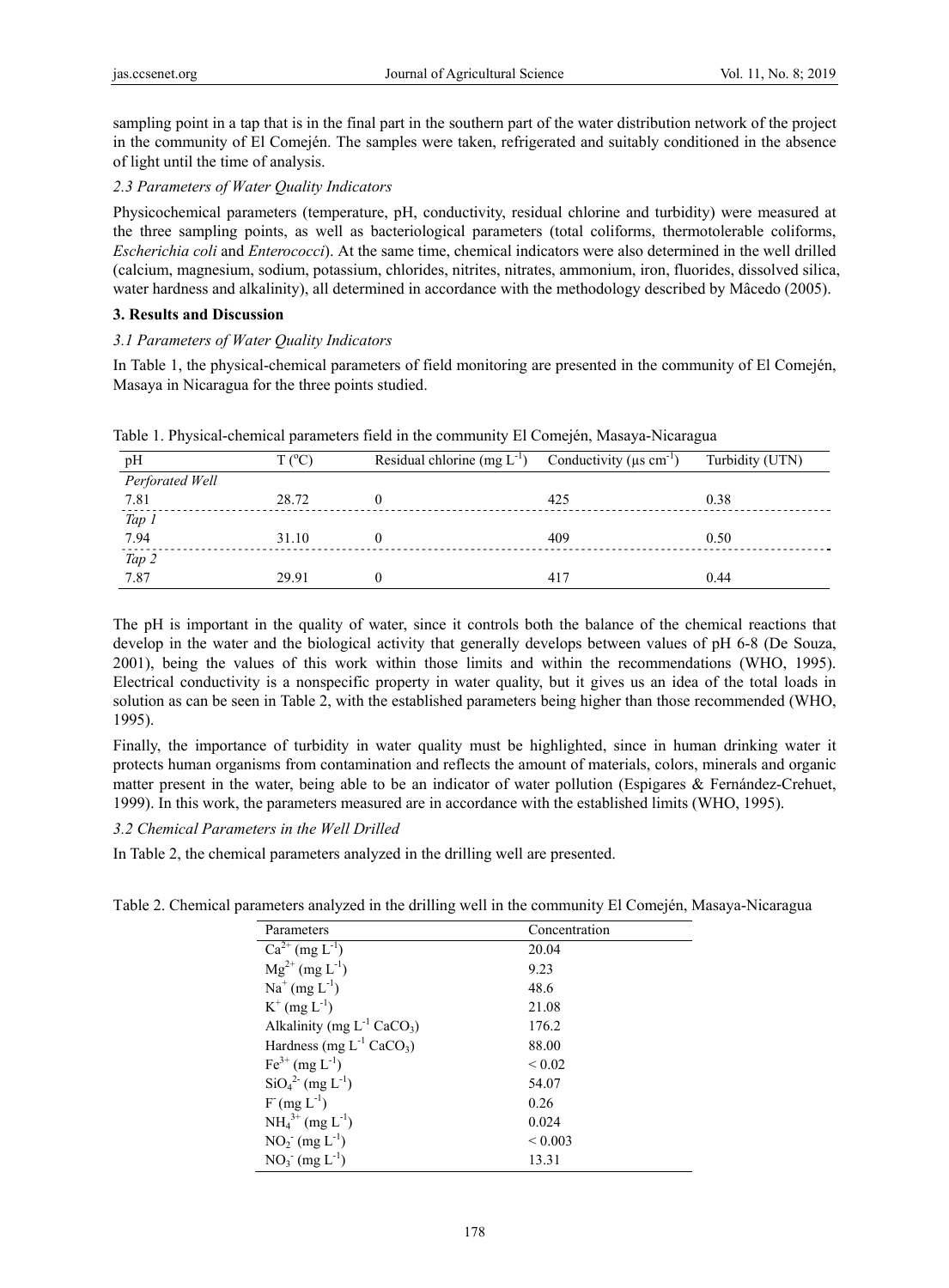The major ions present in water are  $Ca^{2+}$ ,  $Mg^{2+}$ , Na<sup>+</sup> and K<sup>+</sup>. Sodium is an essential element in the body, involved in the transmission of nervous impulse as well as participating in the processes of muscle contraction, potassium, related to the maintenance of heart rate and cellular integrity and on the other hand calcium is crucial in the processes of bone formation and blood coagulation (Sizer & Whitney, 2003). Of all of them, sodium has a higher concentration, with a value of 48.6 mg  $L^{-1}$ . Sodium is one of the most abundant elements on Earth, being soluble in water (Lucas et al., 2014). This ion reaches water from natural sources by leaching from rocks or from effluents from agricultural activities (Von Sperling, 2007). Potassium is associated with aluminosilicates and feldspar minerals, reaching groundwater as a result of mineral dissolution and, on the other hand, as decomposition of plants and agricultural residues (Clesceri et al., 1999).

The composition of the macro constituents reflects the low mineralization values. The dissolved salts are in concentration that are within the ranges for fresh water (Custodio & Llamas, 1996), and the values of each of them are within the maximum admissible values for water for human consumption according to the norm (CAPRE, 1993).

For its part, alkalinity is defined as the ability of water to maintain its pH despite receiving acid or alkaline solution, the main effect of alkalinity being its reaction with certain cations in water, which leads to the formation of precipitates (Jiménez, 2001). According to the alkalinity ranges for fresh water provided by (WHO, 2016), the water studied has high alkalinity since water with values higher than 150 mg  $L^{-1}$  of CaCO<sub>3</sub> are considered as high alkalinity.

The hardness of the water is mainly related to the amount of calcium and magnesium salts dissolved in it, being the degree of hardness in these salts, proportional to the concentration of said ions in the water (Rodriguez, 2009). This ion reaches water from natural sources by leaching from rocks or from effluents from agricultural activities. In this work were detected concentrations of Calcium of 20.04 mg  $L^{-1}$  and magnesium of 9.23 mg  $L^{-1}$  being within the normal parameters for water for human consumption according to the norm (CAPRE, 1993). The value obtained for the hardness of the water in this work is 88.00 mg  $L^{-1}$  CaCO<sub>3</sub> classified as hard water (range 121-180 mg  $L^{-1}$ CaCO<sub>3</sub>) According to the WHO, 1995 this range is in the recommended values that is 50 mg  $L^{-1}$  CaCO<sub>3</sub> or of total hardness expressed as calcium carbon.

As for iron, according to the (OPS, 1987) its presence in natural waters can be a consequence of the dissolution of rocks and minerals, in the water it occurs mainly in the bivalent and trivalent states (ferrous and ferric). In this work, the iron concentration found was lower than  $0.02 \text{ mg L}^1$ , being below the value admissible by the World Health Organization, which establishes the maximum value in water for human consumption of 0.3 mg  $L^{-1}$ . It is an element that despite being beneficial to the body, when it is ingested in the human body in high concentrations, causes certain neurological disturbances as is the case of Alzheimer and Parkinson's disease as accumulation in body tissues (Fernández et al., 2007).

Other parameter determined was the content of dissolved silica, whose concentration is due to the dissolution of rocks containing silica such as quartz or sandstone. The concentration of dissolved silicates in this study was 54.07 mg  $L^{-1}$  higher than the values determined by Twort et al. (2000) where concentrations vary between 1 mg  $L^{-1}$  for swampy waters and up to 40 mg  $L^{-1}$  for hard waters. According to the same author, no evidence has been found that constitutes health hazards, causing problems only in water pipes.

An analyte that can cause great problems for human health in water for human consumption is the presence of fluorides, being a problem worldwide. Fluoride concentrations come from fluorine, as it is an important element in the earth's crust, associated with fluorite or calcium fluoride, cryolite and apatite (Trejo-Vázquez et al., 1997). According to the World Health Organization, the fluoride levels in water for human consumption is 1.0 mg  $L^{-1}$ (WHO, 2006), with the level determined below the established values. This variation in fluoride concentrations in aquifers depends on several factors, mainly, the concentration of fluoride in the mineral, decomposition, discoloration, residence time and kinetics of the chemical reaction (Saxena & Ahmed, 2001).

Nitrogen compounds are also present in natural waters and related to the nitrogen cycle, being its most abundant form in the atmosphere, being as a gaseous form with 78% volume, and in an oxidized form an important fraction in soils and organic substances (Miguel-Hernández & Vázquez-Taset, 2006).

The same author, argues that nitrates are dissolved in water for human consumption, from the rocks of the subsoil and rarely by bacterial oxidation or from organic matter. In polluted or underground water does not exceed 10 mg  $L^{-1}$ .

The nitrite in the state of intermediate oxidation of nitrogen, either by oxidation of ammonium to nitrate, or by reduction of nitrates, its presence is indicative of great microbiological activity. The nitrites naturally in water,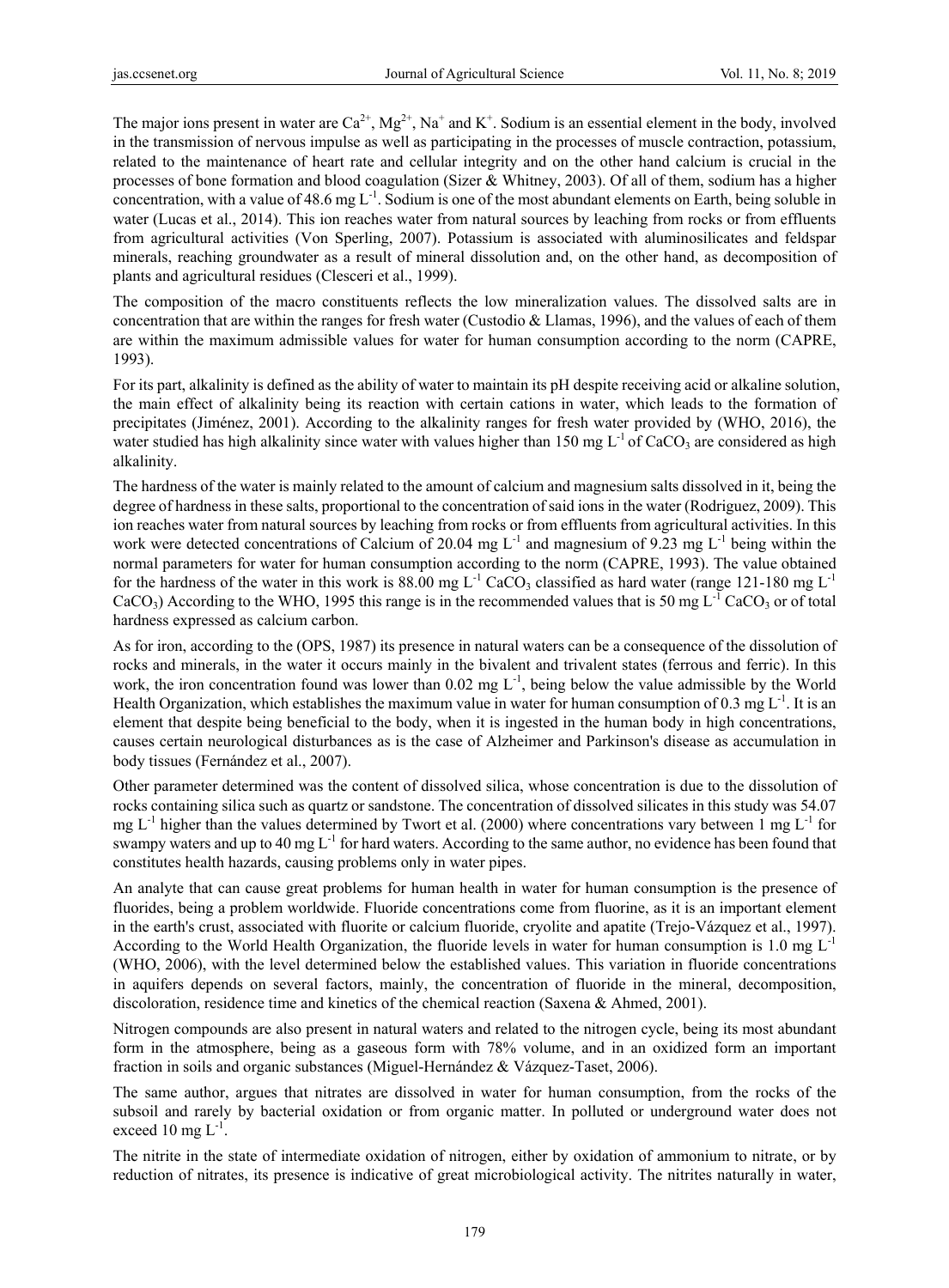according to Guerra (1979), are found in soils that contain pH values higher than 7.7, although nitrogen fertilizers can also directly produce nitrites instead of nitrates when they are applied in alkaline soils from pH from 7 to 7.3 therefore, the slight existence of nitrite ions, are in line with the pH value determined in this work. The study carried out, the nitrite concentration is  $< 0.003$  mg L<sup>-1</sup>, according to the CAPRE standards (1993) the admissible value is 0.10 or 3.00 mg  $L^{-1}$ , the nitrate present 13.31 mg  $L^{-1}$ , according to the CAPRE standards (1993), the admissible value is 50.00 mg  $L^{-1}$ , and for ammonium it is 0.024 mg  $L^{-1}$ , the maximum value admissible according to the CAPRE standards, 1993 is 0.5 mg  $L^{-1}$ . The three analytes are below what is established by the CAPRE (1993) standards, that is, the three parameters are apt to be used in water for human consumption.

#### *3.3 Microbiological Parameters*

In Table 3, the values of total coliforms, thermotolerable coliforms, *Escherichia coli* and *Enterococcus faecalis* are considered for the well drilled.

| Perforated well | Tap 1 | Tap 2 |  |
|-----------------|-------|-------|--|
| 4.5             | 110   | 110   |  |
| N.D.            | N.D.  |       |  |
| N.D.            | N.D.  |       |  |
| N D.            | N D   | 6.8   |  |
|                 |       |       |  |

Table 3. Microbiological parameters

*Note.* N.D. = No Detected.

The presence of total coliforms is lower in the well drilled than in the two taps analyzed, being a parameter that must be interpreted according to the type of water, since the water that suffered disinfection, the total coliforms must be absent (Rego, Barros, & dos Santos, 2010). The results of the TCs exceed the limits established by the water quality standards for human consumption that according to the WHO, 1995. No bacteriological contamination should be detected; in the CAPPRE standard, 1993. In order for water to be consumed, the maximum admissible value must be negative.

Thermotolerant coliforms are found in the intestinal tract of both humans and warm-blooded animals, being an important parameter in water for evaluating deficient hygienic-sanitary conditions (Silva et al., 2006), being only detected in tap 2 with a value of 3.1.

On the other hand, *E. coli* belongs to the Enterobacteriaceae family, being a facultative anaerobic bacterium, being one of the indicators of faecal contacmination most used in water quality (Larrea-Murell et al., 2013). It was only detected in refrigerator 3 with a value of 3.1 CFU g<sup>-1</sup>. The *Enterococus* genus is considered an efficient indicator to assess the quality of water since it is very resistant to the saline conditions of this medium and related to respiratory diseases, conjunctivites and dermatitis (Vergaray et al., 2007), being found only in tap 3 of the studied points.

Given the results of the microbiological parameters, from the bacteriological point of view the water of these three points can't be used for human consumption; however, it is recommended that an adequate methodology be established for its chlorination and monitoring of residual chlorine and other bacteriological analyzes be developed.

#### **4. Conclusion**

This work highlights the importance of carrying out water quality studies, especially in rural communities such as the one studied in this work where the continuous control of quality analytical parameters are scarce and in certain cases non-existent. The chemical parameters include high concentrations of calcium and potassium, mainly due to the types of minerals in the soil and, among the biological parameters, a high concentration of total coliforms in the taps, mainly due to the filtration of anthropogenic or waste residues animals.

#### **References**

- Alexandratos, N., & Bruinsma, J. (2012). *World agriculture towards 2030/2050: The 2012 revision*. ESA Working Paper Nº 12-13. Rome.
- BID (Banco Interamericano de Desenvolvimeinto). (2018). *Proceso Regional de las Américas.* Foro Mundial del Agua 2018, Informe Regional de América Laina y el Caribe, Informe Ejecutivo.

Clesceri, L., Greenberg, A., & Eaton, A. (1999). *Standard Methods for the Examination of Water and Wastewater*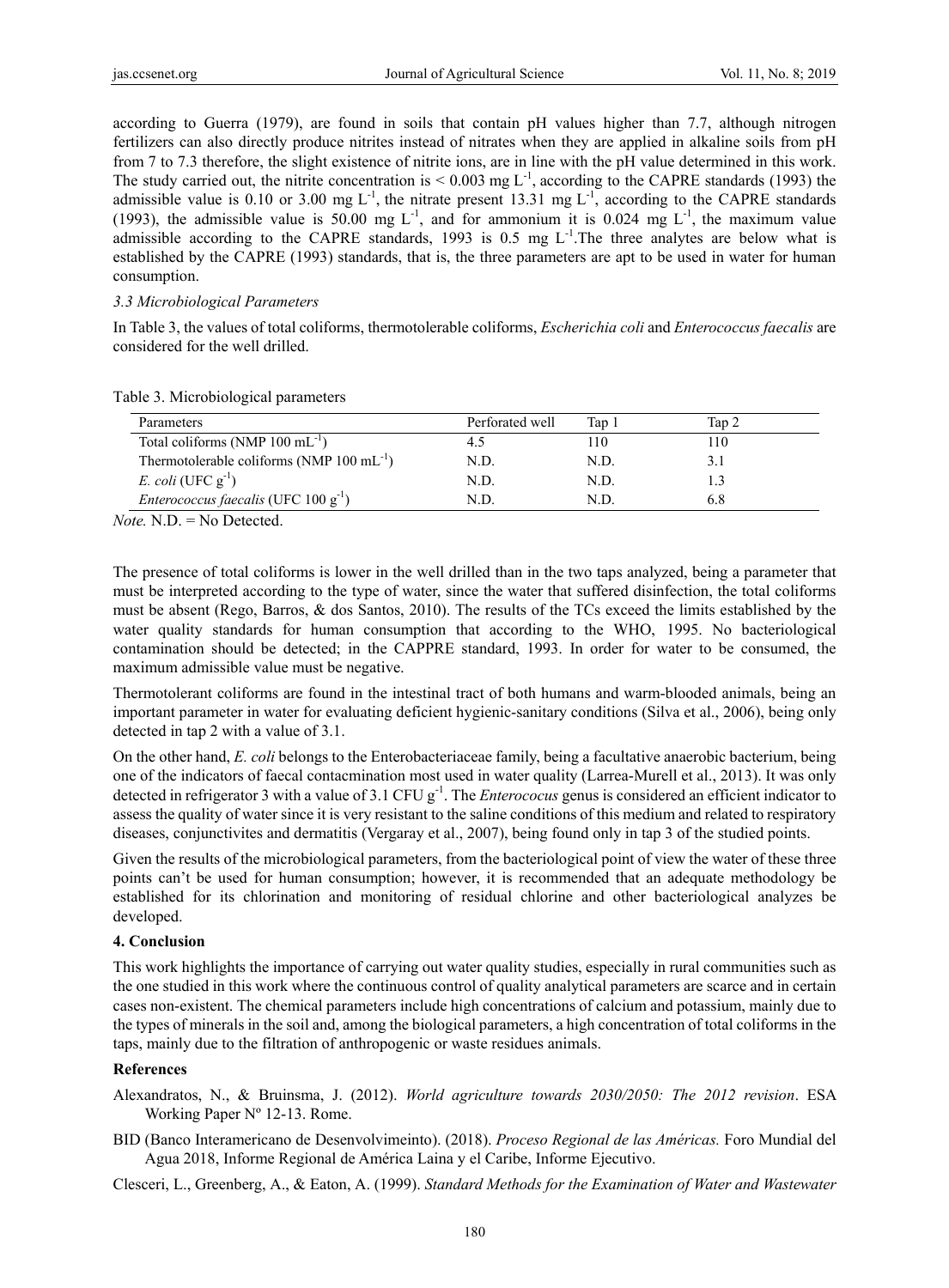(20th ed.). Water Environment Federation (WEF), Washington.

- De Miguel-Hernández, C., & Vázquez-Taset, Y. M. (2006). Origen o nitrate  $(NO_3)$  and nitrite  $(NO_2)$  and their influence in the potability of the underground waters. *Mineria y Geologia, 2*2(3), 1-9.
- De Souza, E. R. (2001). *Noções sobre qualidade da água.* Instituto Superior Técnico, Departamento de Engenharia Civil e Arquitectura, Lisboa.
- Espigares, G. M., & Fernández-Crehuet, M. (1999). *Calidad del agua para consumo público: Caracteres físico-químicos en el estudio sanitario del agua* (pp. 85-114). Granada, Spain.
- FAO (Food and Agricultural Organization of the United Nations). (2010). *Statistical database available in 2010.* Retrieved from http://faostat.fao.org
- FAO (Food and Agricultural Organization of the United Nations). (2011). *The State of the World's Land and Water Resources for Food and Agriculture: Managing Systems at Risk*. Retrieved from http://faostat.fao. org/docrep
- Fernández, L. L., Fornari, L. H. T., Barbosa, M. V., & Schroder, N. (2007). Iron and neurodegeneration. *Scientia Medica, 17*(4), 218-224.
- Guerra, F. D. (1979). *Edafologia general* (p. 350). La Habana, DAP.
- Jiménez, B. (2001). *La contaminación ambiental en México: Causas, efectos y tecnología apropiada* (p. 926). México, DF, Limusa.
- Jouravlev, A. (2011). *Importancia de los recursos hídricos para el desarrollo socioeconómico de la región (legislación hídrica en la adaptación al cambio climático): Definición de prioridades de investigación económica sobre la relación entre cambio climático y agua en la región*. Panamá City, Brazil. Retrieved from http://www.eclac.cl/drmi/noticias
- Larrea-Murrel, J. A., Rojas-Badía, M. M., Romeu-Álvarez, B., Rojas-Hernández, N. M., & Heydrich-Pérez, M. (2013). Bacterias indicadoras de contaminación fecal en la evaluación de la calidad de las aguas: Revisión de literatura. *Revista CENIC Ciencias Biológicas, 44*(3), 24-34.
- Lucas, A. A. T., Moura, A .S. A., Netto, A. de O. A., Facciol, G. G., & Sousa, I. F. (2014). Qualidade da água no riacho Jacaré, Sergipe e Brasil usada para irrigação. *Revista Brasileira de Agricultura Irrigada, 8*(2), 98-105. https://doi.org/10.7127/rbai.v8n200228
- Macedo, J. A. de B. (2005). *Métodos laboratoriais de análises físico-químicas e microbiológicas* (p. 450). Consejo Regional de Química, Minas Gerais.
- OMS. (2004). *Fluoride um drinking-water. Background document for development of WHO Guidelines for drinking-water quality* (p. 9). World Health Organization.
- PNUD (Plan Nacional de Desarrollo Humano). (2012). *Nicaragua* (p. 203). Retrieved from http://www.pndh. gob.ni/docuemntos/pndhActualizado/pndh.pdf
- Rego, N. A. C., Barros, S. R., & dos Santos, J. W. B. (2010). Avaliação esapacotemporal da concentração de coliformes termotolerantes na Lagoa Ecantada, Ilheus-BA. *Revista Eletrônica do Prodema, 4*(1), 55-69.
- Rodríguez, J., Vargas, E., & Gómez, M. (2009). *Procesos Industriales: Manual de laboratorio para el análisis químico y control de calidad*. Heredia, C.R.
- Saxena, V., & Ahmed, S. (2001). Dissolution of fluoride in groundwater: A wáter-rock interaction study. *Environ. Geol., 40*, 1084-1087. https://doi.org/10.1007/s002540100290
- Sizer, F. S., & Whitney, E. N. (2003). *Nutrição: Conceitos e controvérsia*s (p. 769). Barueri, SP.
- Trejo-Vázquez. R., Alarcón, M. T., Martínez, Y., Romero, & Salvador, J. (1997). Niveles de fluoruros en el agua de los pozos de la ciudad de Durango. *Ing. Hidrául. Mex., 12*, 51-57.
- Twort, A., Ratnayaka, D., & Brandt, M. (2000). *Water Supply* (p. 725). Elsevier Ltd. Great Britain.
- UNECLAC (United Nations Economic Commission for Latin America and the Caribbean). (2013). *Economic Survey of Latin America and the Caribbean*. Santiago, Chile.
- Vergaray, G., Méndez, C. R., Morante, H. Y., Heredia, V. I., & Béjar, V. R. (2007). Enterococus y *Escherichia coli* como indicadores de contaminación fecal en playas costeras de Lima*. Revista del Instituto de Investigación de la Facultad de Ingenieria Geológica, Minera, Metalúrgica y Geográfica, 10*(20), 6-82.
- Von Sperling, M. (2007). *Estudos de modelagem da qualidade da água de rios* (p. 452). Belo Horizonte.